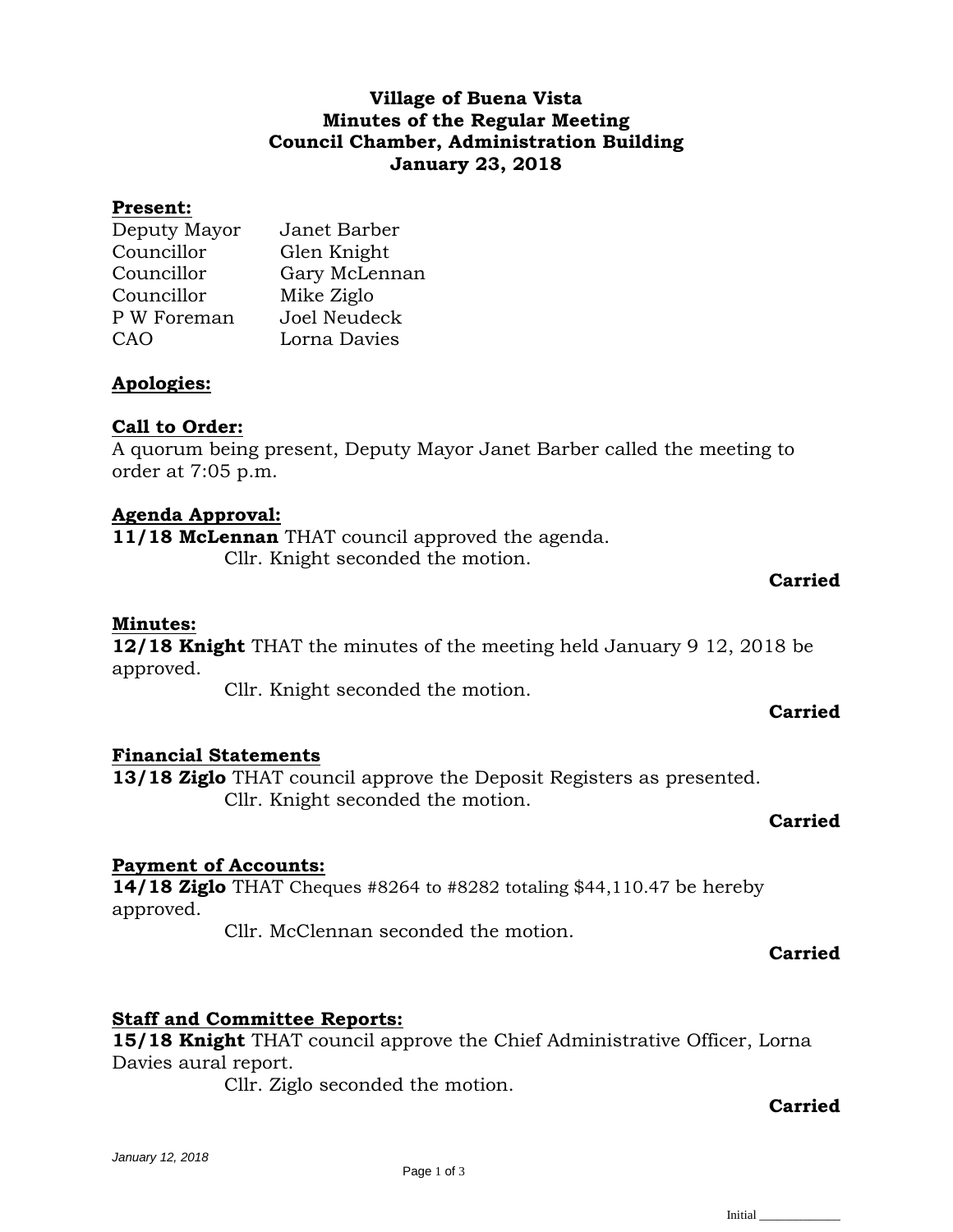**16/18 Knight** THAT council approve the Public Works written report as submitted.

Cllr. McLennan seconded the motion.

**17/18 McLennan** THAT council approve the Bylaw Officers report as submitted.

Cllr. Ziglo seconded the motion.

**18/18 Barber** THAT council approve the Rec Coordinators report as submitted.

Cllr. Ziglo seconded the motion.

**Carried**

**Carried**

**Carried**

#### **New Business**

#### **Bylaw 1-18 A Bylaw to amend 1-11 The Building Bylaw**

**19/18 Knight** THAT Bylaw 1-18 A Bylaw to amend 1-11 The Building Bylaw be given 1st reading.

Cllr. Ziglo seconded the motion.

#### **Carried**

**20/18 Knight** THAT Bylaw 1-18 A Bylaw to amend 1-11 The Building Bylaw be given a 2<sup>nd</sup> reading.

Cllr. Ziglo seconded the motion.

## **Carried**

**21/18 Ziglo** THAT Bylaw 1-18 A Bylaw to amend 1-11 The Building Bylaw be given a 3rd reading at this meeting.

Cllr. McLennan seconded the motion.

#### **Carried**

**22/18 Ziglo** THAT Bylaw 1-18 A Bylaw to amend 1-11 The Building Bylaw be given a 3rd reading and adopted.

Cllr. McLennan seconded the motion.

**Carried**

**23/18 McLennan** THAT council approve to write off delinquent utility bills.

Cllr. Ziglo seconded the motion.

## **Carried**

Page 2 of 3